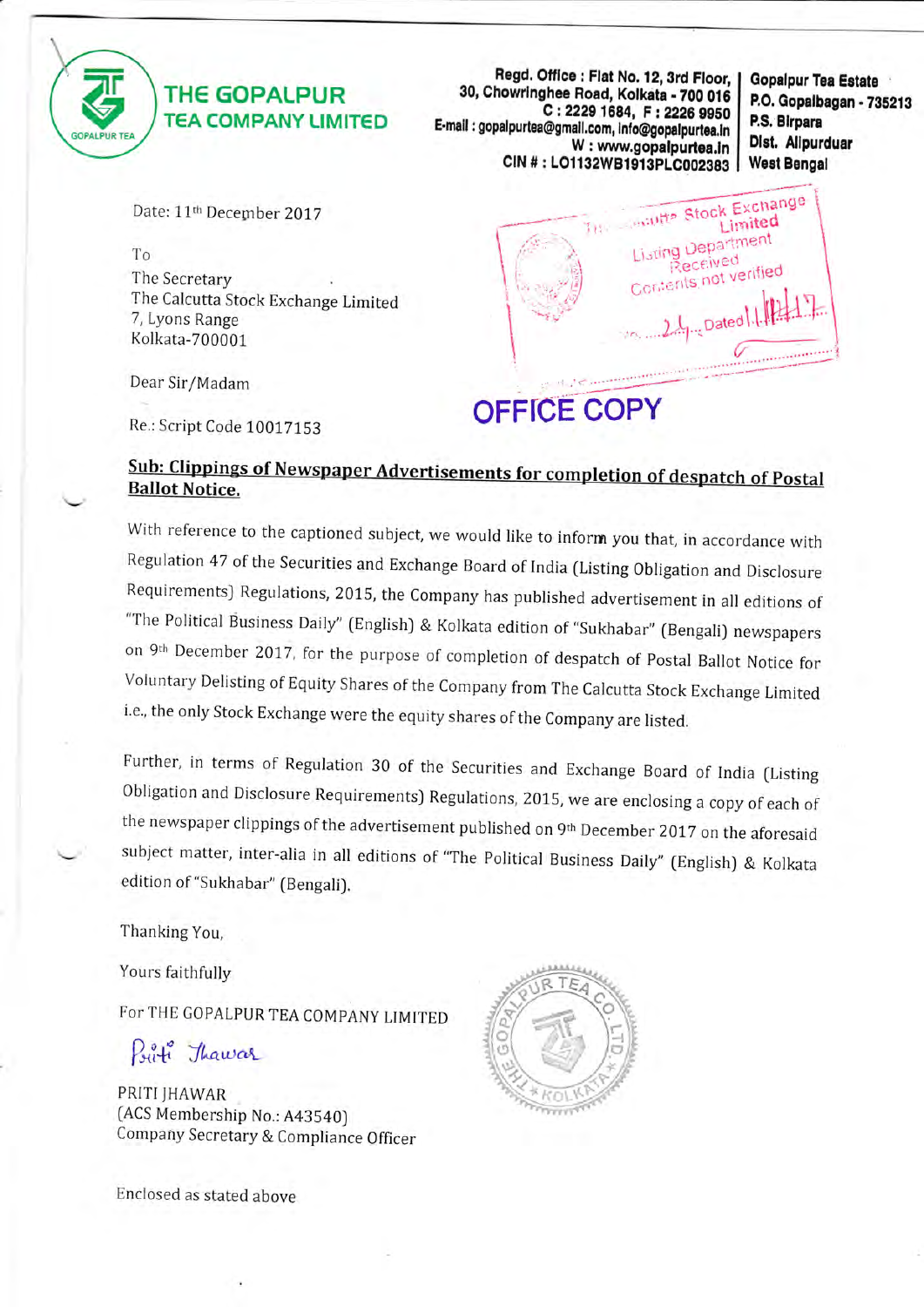# *www.pbdkol.com*<br>Kolkata, Saturday, December 9, 2017<br>**Exploration of the Magnusiness December 9, 2017**

### **PBD BUREAU**

### NABANNA, DEC 8

CHIEF Minister Mamata Banerjee today said her government would provide Rs 3 lakh and a job to the family of Mohammand Afrazul, a labourer from the state who was brutally killed in Rajasthan.

Afrazul was hacked and burnt to death at Rajsamand in Rajasthan by a man who, raving against "love jihad", also filmed the incident and uploaded it on social media.

The chief minister also said that DGP of Bengal would be in touch with his counterpart in Rajasthan in this connection. " We also want safety and security of 3000 Bengali workers in Rajasthan, she added.<br>State U<sub>1</sub> Urban<br>and

"As a small help to the bereaved family, our government has decided to provide Rs 3 lakh to the family and also a job to an

Development Municipal Affairs Minister Firhad Hakim and<br>Transport Minister Transport Suvendu Adhikary would



eligible person of the victim's family," Banerjee said in a statement.

She said that the labourer's family was "totally helpless" and "other help from the government will also be provided."

"I am sending our team of ministers and MPs to visit the family," Banerjee said.

# Govt job to kin of labourer Govt job to kin of labourer killed in Rajasthan: Mamata

### **PBD BUREAU** KOLKATA, DEC 8

01171259

01175149A

visit Afrazul's house in Malda districttomorrow, a senior state government official said.

The ministers would be accompanied by Trinamool Congress MPs Saugata Ray, Sudip Bandyapadhyay and Kakoli Ghosh Dastidar, while Krishnendu Narayan Chowdhury, a senior TMC leader from Malda, would visit Afrazul's home during the day.

> period of less than an year when Kumar had stepped down after party<br>debacle in 2014 debacle in

Trinamool Yuva led by MP Abhishek Banerjee took out candle light rally from Hazra More to protest against the brutal killing. Law and order situation deteriorated in the BJP ruled state Rajhasthan," the TMC MP said.

The chief minister yesterday condemned the killing describing it as "inhuman".

The accused Shambu Lal Raigar is seen in the video ranting against "love jihad", a term used by sections of Hindu activists to marriages between Hindu women and Muslim men.

Afrazul's family members, who described him as the family's sole earning<br>member, yesterday member, yesterday demanded strict action against Raigar who was arrested.



BIHAR Deputy Chief Minister Sushil Kumar Modi today said that the law and order situation in the state has "changed completely" after Nitish Kumar took over as chief minister in 2005.

services if we improve our human resources i.e. bet-KOLKATA, DEC 8

"Pre-2005, Bihar was known for negative things. In the last 12 years after Nitish Kumar became chief minister law and order situation has changed completely", Sushil Modi said at the the tag of "jungle raj" and change of the scenario

istry.

Infocom 2017. Sushil Modi was alluding to crime situa-Grand Alliance ministry of JD(U), RJD and Congress, Kumar again

Parliamentary poll and nominated Jitan Ram Manjhi to the Chair, Kumar continues as CM

of Bihar.

#### after 2005 when Kumar first took over the rein of the state as head of JD(U), BJP coalition min-NDA ministry in Bihar. Sushil Modi, who became the deputy chief minister once again in the NDA coalition alliance, said "Bihar had been free from kidnapping".

After disintegration of

14.00 hrs.

05.01.2018

14.00 hrs.

Barring for a brief There was hardly any kidnapping takes place in Bihar now, he said to drive home the point.

| alluding to crime situa-<br>tion in Bihar during RJD |          | joined hands with BJP in<br>July last to head a new                                                                                                                                                   |                   |
|------------------------------------------------------|----------|-------------------------------------------------------------------------------------------------------------------------------------------------------------------------------------------------------|-------------------|
|                                                      |          | TENDERS FOR e-PROCUREMENT SYSTEM<br>Tender Notice No. PCMM/EPS/17/53                                                                                                                                  | Dated: 07.12.2017 |
|                                                      |          | Following Tenders have been uploaded on website www.ireps.gov.in<br>All the tenders will be closed at 14.00 hrs.                                                                                      |                   |
| Tender No.                                           | Due Date | <b>Brief Description &amp; Quantity</b>                                                                                                                                                               |                   |
| 38.17.1551A                                          |          | 02.01.2018 Fabricated Hand Break Wheel (Side Operated) for<br>$BOXN. = 12013$ Nos.                                                                                                                    |                   |
| 40.17.5062B                                          |          | 04.01.2018 HT XLPE Cable 1x400 sq.mm. = 8000 Mtr.                                                                                                                                                     |                   |
| 38.17.3849                                           |          | 08.01.2018 Flap Door Arrangement Complete for BOXN HL Wagon<br>$= 1980$ Nos.                                                                                                                          |                   |
| 46.17.5038                                           |          | 11.01.2018 25 KV Single Pole = 56 Nos.                                                                                                                                                                |                   |
| PR-1037                                              |          | Interested lenderers may visit website www.ireps.gov.in for full details/<br>description/specification of the tenders and submit their bids online.<br>Principal Chief Materials Manager/Garden Reach |                   |
|                                                      |          | <b>South Eastern Railway</b><br>We serve with a smile                                                                                                                                                 |                   |
|                                                      |          | Metro Railway, Kolkata<br>Kolkata's Pride                                                                                                                                                             |                   |
|                                                      |          | E-Procurement Tender Notice No.: 18/17-18 dated 07.12.2017                                                                                                                                            |                   |
|                                                      |          | Principal CMM, Metro Railway, Kolkata-700.071 on behall of the President of India<br>invites E-Tender for following items already uploaded in website www.ireps.gov.in                                |                   |
| Tender No.                                           |          | <b>Brief Description</b>                                                                                                                                                                              | Due Date          |
|                                                      |          | TRCC SHOE AS PER METRO RLYS DRG. NO. MR/ 04.01.2018                                                                                                                                                   |                   |

## rule which had attracted **Bihar law and order changed completely after Nitish ride**

cuted in two phases, it said. The first phase has mapped Priority-1 areas with significant human settlements and roads, covering around 2.82 lakh sqkm. The second stage

Sushil Modi said the three prior conditions are needed for development, namely good roads, electricity, and law and order and these were prevailing in Bihar now.

### **GREENCREST FINANCIAL SERVICES LIMITED** CIN: L65921WB1993PLC057785 Registered Office : 8, Ganesh Chandra Avenue, Saha Court, 1st Floor, Kolkata-700 013 ist Fioor, Kolkala-700 013<br>Tel : +91 33 2236 5426 / 1366, Email : greencrestfin@gmail.com

**NOTICE** 

## **PBD BUREAU**

### KOLKATA, DEC 8

Railway Board (Ministry of Railways) visited B R Singh Hospital of Eastern Railway on December 8 and inspected various departments and had discussions with the Chief Medical Director, Medical Director and other senior doctors and staff of B R Singh Hospital.

During the visit, he emphasized on cleanliness of the hospital premises and advised the doctors to take care of the patients with all sincerity and dedication. He also gave importance to the quality medical service for the employees and their family members and said that this is one of the prime concern of the Railways.<br>Therefore, hospital Therefore, authorities should take every care for offering

DK Gayen, Member, Staff, terment of workforce of Railways. He said that we must take care of the problems of our employees, particularly, those who are working at the field and

case of emergency.

**PBD BUREAU** KOLKATA, DEC 8

Latter Gayen visited Eastern Railway's HQ. and addressed the Principal officers of Eastern Railway. He said that human resources is the biggest asset of Indian

Railways and Railways can deliver still better

quality medical services to the Railway employees and also the passengers in ultimately help the passengers. Cell at Eastern Railways' Headquarters and also inspected the staff canteen where the cooking arrangement is being done inaugurated the renovated

again those who are working for safety in train operations must be given proper assistance from the Administration to ventilate their grievances in respect of their service matters as well as their health problems. A happy employee will certainly deliver a better and quality service for the interest of the Railways,

> Gayen also inspected the Grievance Redressal

energy.



Harindra Rao, General Manager, Eastern Railway & Dr. Mahua Verma, CPÓ<br>(Admin.) and other and other<br>Heads of Principal Heads of Departments were present on the occasion.

### **PBD BUREAU**

SOUTH Eastern Railway during the first eight months of the current financial year 2017-18 i.e. from April to November 2017 has achieved a remarkable improvement in freight and passenger earnings. During this period, freight earnings have registered a growth of 8.47 % while passenger earnings have increased by 7.37%.

through solar energy. He canteen with modern kitchen powered by solar The increase in freight earnings has been made possible due to total loading of 98.48 million tonnes of freight during April-November 2017 as against 96.58 million tonnes loaded during the corresponding period of 2016- 17, registering a growth of 1.97 pc.

During April to November of 2017-18, South Eastern Railway has generated earnings of Rs. 7763.81 crores from originating freight traffic as against Rs. 7157.70 crores earned from freight traffic during the corresponding period of last financial year (2016-2017), thus recording a significant jump of Rs. 606.11 crores i.e. a growth of 8.47%.

### **PBD BUREAU**

### KOLKATA, DEC 8

THE Geological Survey of India is undertaking a<br>'National Landslide Landslide Susceptibility Mapping' in 18 states, including West Bengal, spanning approximately 4.27 lakh sqkm of land and forest areas.

The GSI had formulated a six-year perspective plan in 2014, keeping in view the rising frequency of landslides and slope failures in the mountainous regions, a statement issued by the Kolkata-based organisation said.

The project is being exe-

focused on Priority-2 areas in high altitudes with sparse or minimal settlements, spanning 1.45 lakh sqkm, the statement explained.

While Uttarakhand, Jammu & Kashmir, Himachal Pradesh and Sikkim have areas which fall both in Priority-1 and 2 zones, 13 states have places that come only

under Priority-1 category. maps.

In West Bengal, both Darjeeling and Kalimpong districts have areas that fall under Priority-1. Arunachal Pradesh is the only state under Priority-2 category. The mapping divides landslide-prone areas into three categories - high, moderate and low. The<br>information detailing information area-wise particulars, said.

past incidents, their magnitude and responsible factors is then fed into a GIS-based National Landslide along with satellite images and geological

While maps covering about 70,000<sup>'</sup> sqkm area<br>have already been have already<br>uploaded in uploaded in the "BHUKOSH" section of the GSI Portal (www.gsi.gov.in) for public use, information about another 1.71 lakh sqkm will be added to it by the end of 2018, the statement

Nearly 15 per cent of Indian landmass is covered by hilly terrains where landslides or slope failures of varying types and magnitudes are reported every year, it added.

|           | MINIS/EUPOILIUR 14/HZZVI7)                                                                                                                                                                                                                                                                                                                                                                                 |                          |
|-----------|------------------------------------------------------------------------------------------------------------------------------------------------------------------------------------------------------------------------------------------------------------------------------------------------------------------------------------------------------------------------------------------------------------|--------------------------|
| 01175150A | SUPPLY OF 1x630 SO. MM COPPER XLPE<br>INSULATED & FRLS OUTER SHEATH 3.3 KV<br>GRADE DC POSITIVE CABLE AS PER ENCLOSED<br>SPECIFICATION NO. MRTS/EL/PSI/TG-(15/R3/2017)                                                                                                                                                                                                                                     | 05.01.2018<br>14.00 hrs. |
| 01175177  | STARTING & BRAKING RESISTOR (SBR) FOR<br>AC RAKES OF KOLKATA METRO AS PER RDSO<br>SPECIFICATION NO. RDSO/PE/SPEC/EMU/0172<br>(REV '0')-2013. NB:1) RAILWAY RESERVE THE<br>RIGHT TO PROCURE BULK QUANTITY FROM<br>ROSO APPROVED SOURCE, 2) FIRM HAS TO<br>OBTAIN PROTOTYPE SAMPLE APPROVED FROM<br>RDSO BEFORE BULK/SERIES PRODUCTION.<br>3) EACH SET CONSIST OF SBR-1, SBR-2, SBR-3,<br>i.e. ONE COACH SET | 05.01.2018<br>14.00 hrs. |

CAL/EL/RS/SK-799 REV 6 VIDE MA DATED 15/1/2007

SUPPLY OF 3Y240 SO MM AL XLPE INSULATED 1

KV(E) GRADE POWER CABLE WITH FRLS OUTER

SHEATH AS PER ENCLOSED SPECIFICATION NO

specification/quantity of the tenders and submit bids online only. In no case man tenders for these items will be accepted. N.B.: Prospective Bidders may regularly vis w.ireps.gov.in to participate in low value tenders of this Railway upto Rs. 10 Lakhs Principal CMM, Metro Railway/Kolkata

FASTER . SAFER . SMOOTHER . CLEANER

#### **V. B. INDUSTRIES LIMITED** CIN: L51909WB1982PLC035222 Read, Office: 9, Old China Bazar Street, Room No. 85. Sth Floor, Kolkata -700 001 Tel : +91 33 2242 7270; Email: vbindustries1@gmail.com; Website: www.vbindustriesItd.ir **NOTICE**

Members are hereby informed that pursuant to Section 110 of the Companies Act, 2013 read with Companies (Management and Administration) amended Rules 2014, and<br>Regulation 44 of SEBI LODR Regulations, 2015, the Company has on 7th Decembe 2017, completed the dispatch of the Postal Ballot Notice along with the Postal Ballot Forn to all the members whose names appear on the Register of Members / List of Beneficia Owners as on Friday, 1st December, 2017. The Postal Ballot Notice is sent throug electronic mail to the members whose email Ids are registered in the records of Depositor Participants or through physical mode to those members whose email Ids are no registered with the Company/Depository Participants for seeking approval of the Members of the Company by Postal Ballot, including voting electronic means, for business as specified in the Postal Ballot Notice dated 11th November 2017.

The Postal Ballot Notice and the Postal Ballot Form can also be downloaded from the Company's website www.vbindustriesitd.in. Any member who does not receive the Postal Ballot Form may either send an email to **vbindustries1@gmail.com** or ma apply to Registrar and Share Transfer Agent of the Company at absconsultant@vsnl.ne and obtain duplicate postal ballot form.

The Company has engaged the services of Central Depository Services (India) Ltd (CDSL) for the purpose of providing e-voting facility to all its members. Members are requested to note that the voting, both through Postal Ballot and through remote e-voting shall commence from Thursday, 7th December, 2017 at 9.00 AM and shall end on Friday January 5, 2018 at 5.00 PM. The remote e-voting module will be disabled by CDSL afte 5.00 PM on Friday, January 5, 2018 and the Members shall not be allowed to vote beyon the said date and time.

The duly completed and signed Postal Ballot Forms should reach the Scrutinizer not late than 5.00 PM on Wednesday, January 3, 2018 failing which it will strictly considered than or reply has been received from the Member and be considered as invalid.

Members holding shares as on 1st December, 2017 as per the Register of Members List of Beneficial Owners may cast their vote electronically or through physical ballo lorm. Members can opt only one mode of voting i.e. either by physical Postal Ballot Forn or e-voting. In case, Members cast their votes through both the modes, voting done b e-voting shall prevail and votes cast through physical Ballot Form shall be treated a nvalid.

The Board of Directors has appointed CS GayatriPhatak, Proprietor M/s. G. S. Bhidea ssociates, Company Secretaries, Vapi. Gujarat, as the Scrutinizer for conducting the Postal Ballot / E-voting process in a fair and transparent manner

The Result of Postal Ballot shall be declared by the Managing Director or any othe erson authorized by him on or before Saturday, 6th January 2018 by 5.00 PM as the Registered Office of the Company and will be communicated to Stock Exchanges and shall also be displayed at the website of the Company

For Queries/grievances related to remote e-voting, members may refer to the followin

Mr. Uttam Sharma, Director; Address - 99, Stephen House, 6th Floor, 4, B.B.D. Bag (East), Kolkata-700 001, Email ID:absconsultant@vsnl.net; Tel: +91 33 2220 1043 Or may write to the Company Secretary at vbindustries1@gmail.com

| For V. B. INDUSTRIES LIMITED |
|------------------------------|
| Sd                           |
| Payal Bafna                  |
| <b>Company Secretary</b>     |
|                              |

Associates, Company Secretaries, Vapi, Gujarat, as the Scrutinizer for conducting th Postal Ballot / E-voting process in a fair and transparent manner

The Result of Postal Ballot shall be declared by the Managing Director or any othe rson authorized by him on or before Saturday, 6th January 2018 by 5.00 PM as the Registered Office of the Company and will be communicated to Stock Exchanges and shall also be displayed at the website of the Company

For Queries/grievances related to remote e-voting, members may refer to the followir

Mr. Uttam Sharma, Director; Address - 99, Stephen House, 6th Floor, 4, B.B.D. Bag (East), Kolkata-700 001, Email ID: absconsultant@vsnl.net; Tel: +91 33 2220 1043 Or may write to the Company Secretary at greencrestfin@gmail.com

For GREENCREST FINANCIAL SERVICES LIMITED

Rahul Rungta Company Secretary

Date: 8th December 2017

Place : Kolkata

Date: 0

Place:



Regd. Office: 30, Chowringhee Road, 3rd Floor, Flat 12, Kolkata-700016 Website: www.gopalpurtea.in, Email ID: gopalpurtea@gmail.com Phone No. 033-22291684, Fax No. 033-22269950 CIN: L01132WB1913PLC002383

### **NOTICE TO SHAREHOLDERS**

Shareholders of the Company are hereby informed that pursuan to Section 110 of the Companies Act. 2013 read with Companies (Management and Administration) Rules, 2014, to the extent notified, the Company has on 07th December, 2017 completed the dispatch of Postal Ballot Notice dated 23rd November, 2017 with the proposed resolution and explanatory statement thereto alongwith a Postal Ballot Form and a self addressed, prepaid postage envelope, to the shareholders of the Company whose names appear in the Register of shareholders as on 24th November, 2017 seeking their consent to the voluntary delisting of the equity shares of the Company from The Calcutta Stock Exchange Limited, which it proposes to pass through Posta Ballot including voting by electronic means.

Shareholders shall note that the option of e-voting is also available which starts on and from 09th December, 2017 at 10.00 A.M and ends on 07th January, 2018 at 05.00 P.M.

The Board of Directors of the Company has appointed Mr. Asil Kumar Labh, Practicing Company Secretary, as the Scrutinize for conducting the Postal Ballot process in a fair and transparent manner. Shareholders are requested to kindly note that the duly completed and signed Postal Ballot Form should reach the Scrutinizer not later than 05.00 p.m. on 07th January, 2018. All Postal Ballot Forms and E-Votes received after the said date and time will be treated as if reply from such shareholders have not been received.

Any shareholder who has not received Postal Ballot Form may request for a duplicate Postal Ballot Form to the Company. In case of any grievances connected with the voting through Postal Ballot, shareholders are requested to contact Ms. Priti Jhawar Company Secretary & Compliance Officer of the Company.

|           | By Order of the Board                |
|-----------|--------------------------------------|
|           | For The Gopalpur Tea Company Limited |
|           | Sd/- Raj Kumar Somani                |
| 8.12.2017 | Director                             |
| Kolkata   | (DIN: 00466419)                      |

## GSI undertakes national landslide susceptibility mapping in 18 states

Harindra Rao, General Manager/Eastern Railway made a surprise visit at Howrah & Barddhaman stations on Thursday to inspect passengers' comfort and amenities at the stations. He specially inspected the pantry car, passengers' amenities and condition of different coaches of 12345 Up, Saraighat Express. Rao also interacted with the passengers' of different classes and heard their problems and opinion – PBD Photo

Chief Minister Mamata Banerjee chairs a meeting on Sagar Mela and Book Fair at Nabanna on Friday. PBD Photo

ITC Infotech, a subsidiary of ITC Ltd, is looking for buy-outs in the automation space to become a futuristic software firm. The company has set a budget ranging from \$25 million to \$50 million for this purpose, Sushma Rajagopalan, MD and CEO of ITC Infotech, said. "We are looking at companies dealing in artificial intelligence, machine learning, cyber security, Internet of Things, and robotics," she

explained.

The CEO also said that the company wants to be in the gamut of futuristic developments as a software services provider. "We will acquire (a firm) only when we know it is the right one," she told reporters on sidelines of Infocom 2017 today. Meanwhile, **ITC** Infotech has also started the process of setting up its first software development centre at Rajarhat in

the metropolis.

Rajagopalan, however, declined to comment on the Rajarhat project.

Members are hereby informed that pursuant to Section 110 of the Companies Act, 2013 read with Companies (Management and Administration) amended Rules 2014, and<br>Regulation 44 of SEBI LODR Regulations, 2015, the Company has on 7th Decembe 2017, completed the dispatch of the Postal Ballot Notice along with the Postal Ballot Form<br>to all the members whose names appear on the Register of Members / List of Beneficia Owners as on Friday, 1st December, 2017. The Postal Ballot Notice is sent through electronic mail to the members whose email Ids are registered in the records of Depository Participants or through physical mode to those members whose email lds are n ranticipals or introduced minimization in the company/Depository Participants for seeking approval of the Members<br>of the Company by Postal Ballot, including voting electronic means, for business as<br>specified in the Postal

The Postal Ballot Notice and the Postal Ballot Form can also be downloaded from th Company's website www.greencrestfin.com. Any member who does not receive the Postal Ballot Form may either send an email to greencrestfin@gmail.com or may applied to Registrar and Share Transfer Agent of the Company at absconsultant@vsnl.ne and obtain duplicate postal ballot form.

The Company has engaged the services of Central Depository Services (India) Ltd (CDSL) for the purpose of providing e-voting facility to all its members. Members are requested to note that the voting, both through Postal Ballot and through remote e-voting<br>shall commence from Thursday, 7th December, 2017 at 9.00 AM and shall end on Friday, January 5, 2018 at 5.00 PM. The remote e-voting module will be disabled by CDSL after<br>5.00 PM on Friday, January 5, 2018 and the Members shall not be allowed to vote beyon the said date and time.

The duly completed and signed Postal Ballot Forms should reach the Scrutinizer not late than 5.00 PM on Wednesday, January 3, 2018 failing which it will strictly considered than 5.00 PM on Wednesday, January 3, 2018 failing which it will strictly considered than to reply has been received from the Member and

Members holding shares as on 1st December, 2017 as per the Register of Members List of Beneficial Owners may cast their vote electronically or through physical ballo<br>form. Members can opt only one mode of voting i.e. either by physical Postal Ballot Form or e-voting. In case, Members cast their votes through both the modes, voting done b e-voting shall prevail and votes cast through physical Ballot Form shall be treated as invalid.

he Boa

ITC Infotech

planning to

be futuristic

software firm

**Member Staff Rly**

**Board visits ER**

### Remarkable growth in SER's earnings

### **PBD BUREAU**

KOLKATA, DEC 8

GST Council member Sushil Kumar Modi today said he is in favour of letting the tax revenues stabilise before the panel considers merger or further rationalising of slabs.

"Let revenue stabilise and tax buoyancy come, then the Council will look into rationalising or merging tax slabs of 12 and 18 per cent," Modi, who is also the Deputy Chief Minister of Bihar, said in his address to Bharat Chamber of Commerce members.

He said after the Council's previous meeting at Guwahati last month, 90 per cent of the tax slab-related issues have been resolved and the rest too will be sorted soon.

He said only 50 items remained in the top 28 per cent tax slab now.

However, he remained bullish that revenue for both the Centre and states will grow and the Goods and Services Tax (GST) regime will stabilise.

## 'Tax revenues need to stabilise before GST relook'